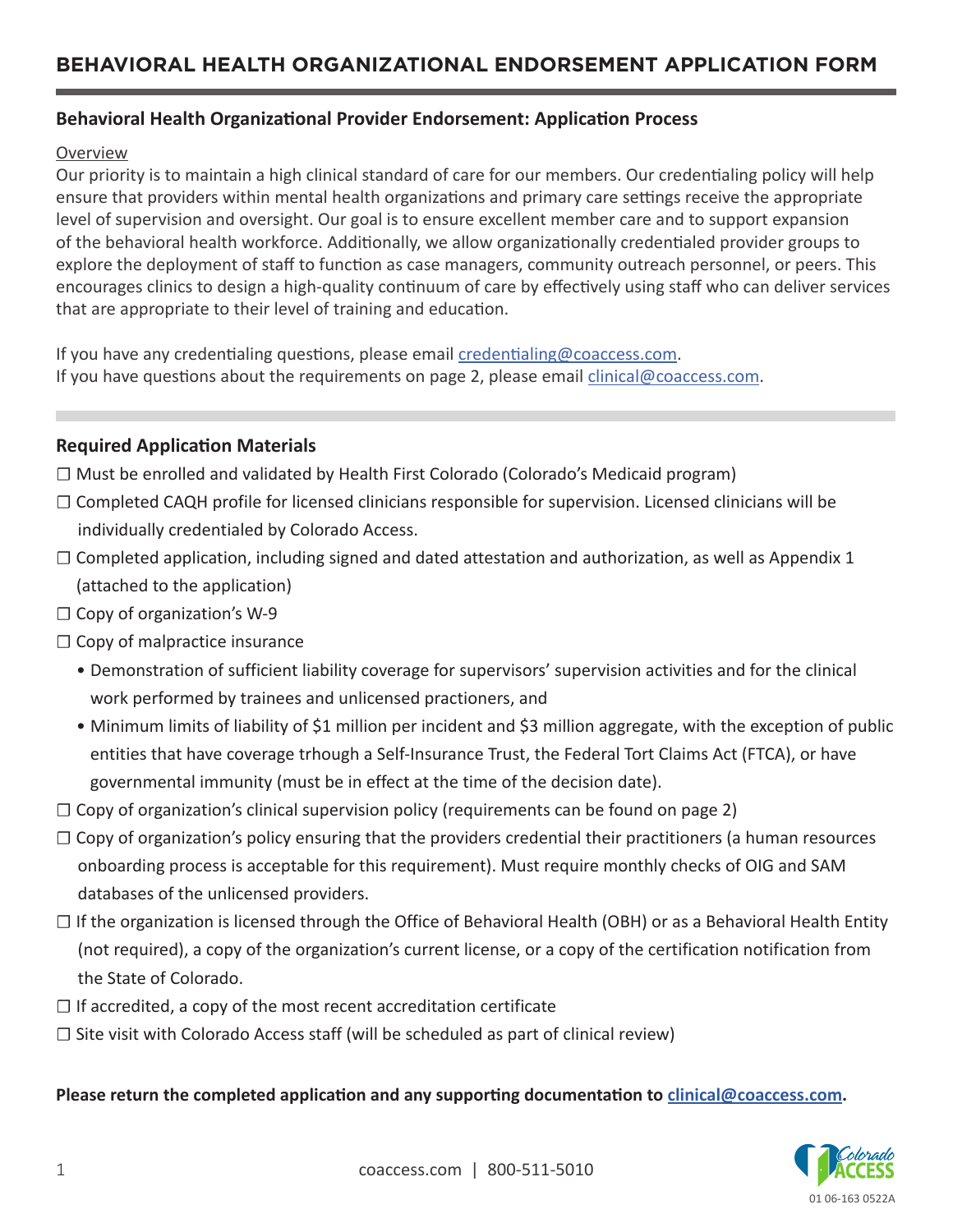## **Site Visit**

As required by NCQA, we will conduct a site review of your organization to assess the physical environment, processes to ensure member rights, and/or confirmation of implementation of the policies and procedures above. We conduct an on-site review of the provider organization as part of the initial credentialing assessment.

#### **Clinical Supervision Policy Requirements**

| Standard                | Requirements                                                                                                                                                                                                                                                                                                                                                                                                                                                                                                                           |  |  |
|-------------------------|----------------------------------------------------------------------------------------------------------------------------------------------------------------------------------------------------------------------------------------------------------------------------------------------------------------------------------------------------------------------------------------------------------------------------------------------------------------------------------------------------------------------------------------|--|--|
| <b>Informed Consent</b> | Provide a copy of the supervisor's mandatory disclosure statement<br>$\bullet$<br>Provide a sample copy of the supervisee's mandatory disclosure statement<br>$\bullet$                                                                                                                                                                                                                                                                                                                                                                |  |  |
| Criteria for Evaluation | Provide rubric of feedback mechanism for evaluating the supervisee's progress<br>$\bullet$<br>that is tied to the responsibilities assigned                                                                                                                                                                                                                                                                                                                                                                                            |  |  |
| Frequency               | Policy addresses frequency of formal supervision sessions<br>$\bullet$<br>Policy addresses frequency that the supervisor reviews (and provides feedback<br>$\bullet$<br>on) documentation                                                                                                                                                                                                                                                                                                                                              |  |  |
| Interventions           | Policy addresses a variety of supervisory mechanisms, including direct<br>$\bullet$<br>observation (recording of counseling sessions, live observation), case<br>conceptualization presentations, review of documentation, and/or individual/<br>triadic/group supervision<br>Policy addressses counseling skills, self of the therapist, professional behaviors,<br>ethical/legal issues, cultural considerations, evidence-based practices<br>Policy adressess maximum number of supervisees that a supervisor oversees<br>$\bullet$ |  |  |
| Documentation           | Policy requires licensed supervisor to co-sign all documentation produced by the<br>$\bullet$<br>unlicensed supervisee<br>Policy outlines how supervisor will document supervision sessions<br>$\bullet$                                                                                                                                                                                                                                                                                                                               |  |  |
| Legal                   | Policy requires the supervisor and supervisee to follow all applicable laws and<br>$\bullet$<br>ethical guidelines of the profession<br>LPC supervisors meet all criteria for supervisors outlined in 4 CCR 737-1<br>LCSW, LMFT, PsyD/PhD supervisors have advanced training/experience in<br>supervising unlicensed clinicians                                                                                                                                                                                                        |  |  |
| Crisis                  | Policy outlines protocol for managing a client in crisis or urgent/emergent<br>$\bullet$<br>situations including the availibility of the supervisor to the supervisee in the event<br>of a crisis                                                                                                                                                                                                                                                                                                                                      |  |  |

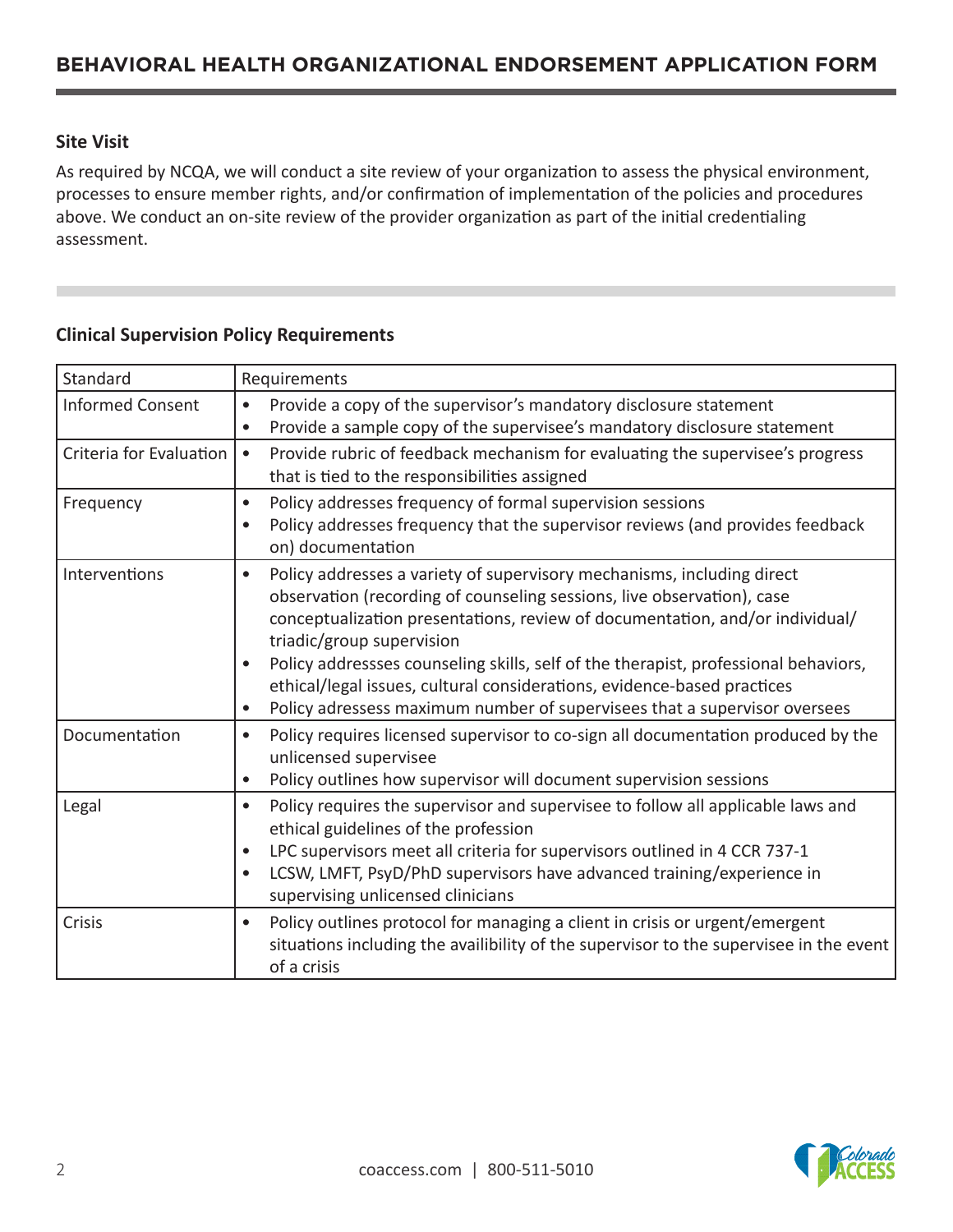# **BEHAVIORAL HEALTH ORGANIZATIONAL ENDORSEMENT APPLICATION FORM**

## **Application Information**

| Legal name of organization:                                                                                                             |         |                   |  |  |
|-----------------------------------------------------------------------------------------------------------------------------------------|---------|-------------------|--|--|
| DBA name (if applicable):                                                                                                               |         |                   |  |  |
| NPI number:                                                                                                                             | Tax ID: | Medicaid site ID: |  |  |
| Physical address (please attach a clinic roster if there are multiple sites and include NPI and Medicaid site ID<br>for each location): |         |                   |  |  |
| Credentialing mailing address (if different from above):                                                                                |         |                   |  |  |
| Administrative contact (person responsible for the completion of this application):                                                     |         |                   |  |  |
| Contact name:                                                                                                                           |         |                   |  |  |
| Phone:                                                                                                                                  |         |                   |  |  |
| Email address:                                                                                                                          |         |                   |  |  |
| Fax number:                                                                                                                             |         |                   |  |  |
| Application contact and title (if not the CEO or executive director):                                                                   |         |                   |  |  |
| Phone:                                                                                                                                  |         |                   |  |  |
| Email:                                                                                                                                  |         |                   |  |  |